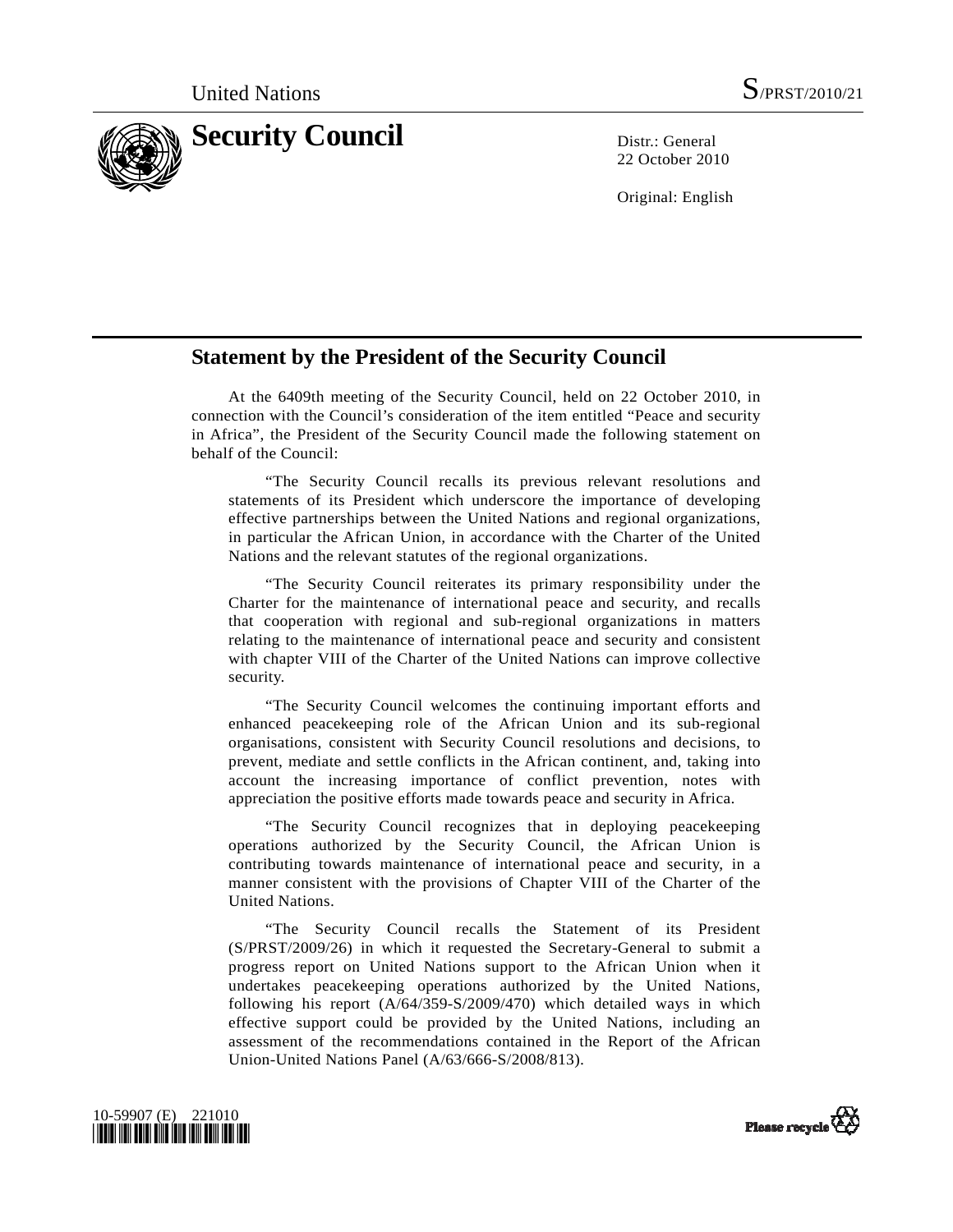"The Security Council welcomes the progress report of the Secretary-General on support to African Union peacekeeping operations authorized by the United Nations (S/ 2010/514).

 "The Security Council reaffirms the importance of and its commitment to strengthening its partnership with the African Union Peace and Security Council, consistent with Chapter VIII, through reviewing the degree of cooperation between them with regard to conflict prevention, resolution, peacekeeping, peacebuilding, including the maintenance of constitutional order, the promotion of human rights, democracy, and the rule of law in Africa, as stressed in the communiqués of their members including that of July 09, 2010 (S/2010/392).

 "The Security Council reiterates the need for further enhancement of regular interaction, coordination, and consultation between the United Nations and the African Union on matters of mutual interest. The Security Council welcomes, in this regard, the inaugural meeting of the joint United Nations-African Union task force on peace and security held on September 25, 2010 and encourages the task force to focus on strategic and country-specific issues on the continent of interest to both organizations.

 "The Security Council welcomes the establishment, on July 01 2010, of the United Nations Office to the African Union which integrates the mandates of the former Liaison Office, the Peacekeeping Support Team, the Planning Team for AMISOM, as well as the support elements of UNAMID Joint Coordination Mechanism as a concrete step in the strengthening of cooperation between the United Nations Secretariat and the African Union Commission.

 "The Security Council underscores the importance of expediting the implementation, in close consultation with other international partners, of the 2006 United Nations-African Union Ten-year Capacity-Building Program for the African Union mainly focusing on peace and security, in particular the operationalization of the African Union Standby Force and the continental early warning system. The Security Council supports the ongoing efforts to strengthen the African Peace and Security Architecture and reiterates its call for the international community, particularly the donors, to fulfill their commitments as endorsed by the 2005 World Summit Outcome document.

 "The Security Council reiterates that regional organisations have the responsibility to secure human, financial, logistical and other resources for their organisations, including through contributions by their members and support from partners. The Council welcomes the valuable financial support provided by the African Union's partners towards its peacekeeping operations including through the African Peace Facility, and calls upon all partners to render more support.

 "The Security Council reaffirms its resolution 1809 (2008) which recognizes the need to enhance the predictability, sustainability and flexibility of financing regional organizations when they undertake peacekeeping under a United Nations mandate.

 "The Security Council notes the Secretary-General's observation in his report that while the African Union is taking critical measures to enhance its institutional capacity to undertake peacekeeping operations with the support of